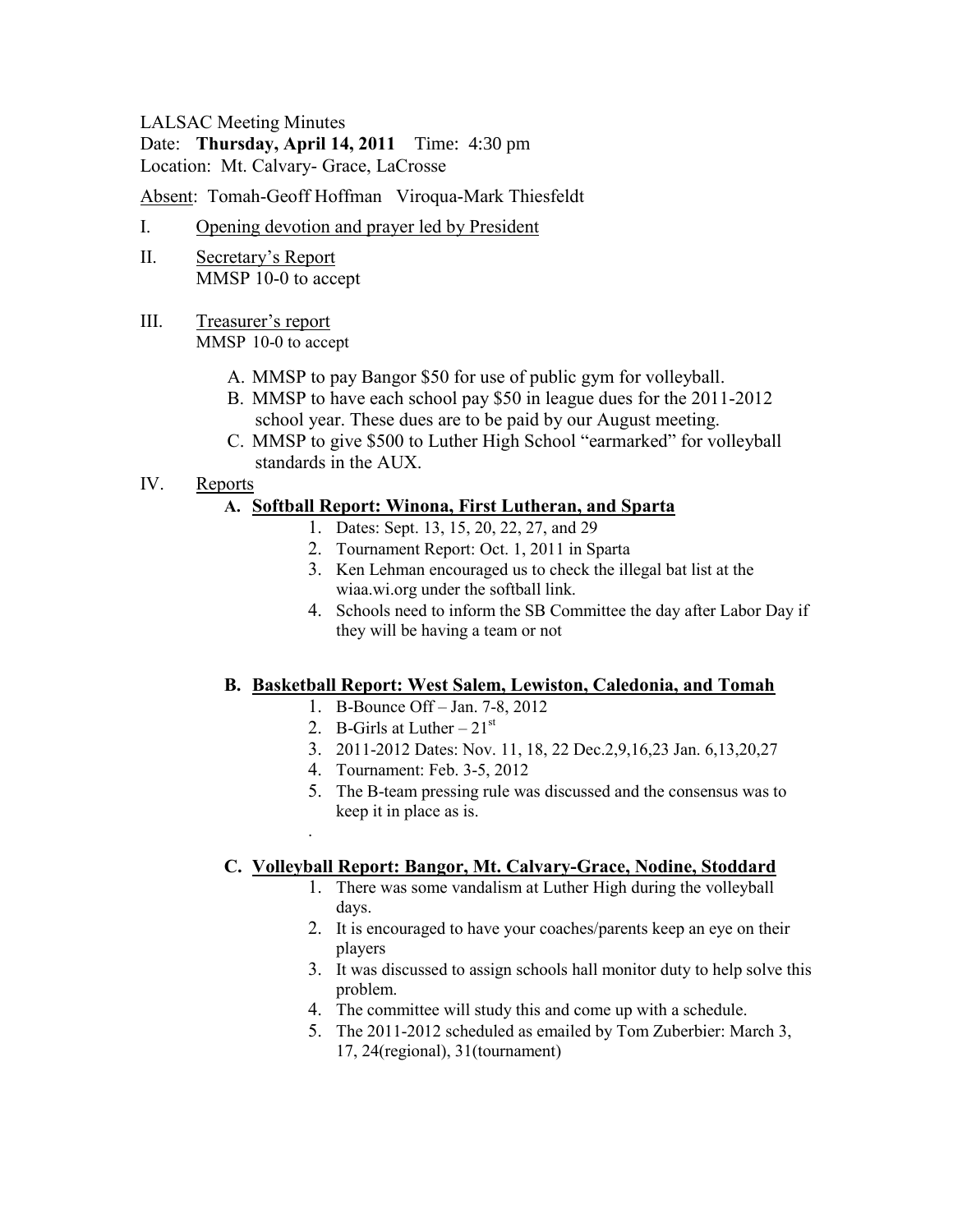## **D. Track Report: Onalaska, Immanuel, and Viroqua**

- 1. 2010-2011 date: Saturday, May 7, 2011
- 2. Info emailed by Jalena Peterson.
- 3. No team scoring for the track meet.
- 4. Starting heights for the high jump were discussed. We were reminded that the heights are as follows:  $5^{th}$ :  $3'2$ ",  $6^{th}$ :  $3'4$ ",  $7^{th}$ :  $3'6$ ",  $8^{\text{th}}$ : 3'8".
- 5. We were also reminded that heights are increased by 2 inches each time they are raised.

#### V. Old Business

A. Co-Op

- 1. MMSP 10-0 to approve the Co-Op policy.
- 2. It was suggested that the President be notified if you plan to Co-Op, and he will move for league approval. This may be done by email.
- 3. GUIDELINES FOR CO-OP
	- a. A school wishing to co-op with another school must inform the league at least one meeting before that specific sports season, except for softball.
	- b. Schools wishing to co-op must have already received approval from their school board and principals.
	- c. Schools applying to co-op must be doing so because the school does not have enough  $6<sup>th</sup>$ ,  $7<sup>th</sup>$ , and 8th graders enrolled to form an A-team in LALSAC sports. (This means the school does not have enough students, not dealing with *interest level* of the students.)
	- d. Schools applying to co-op must select the closest school in proximity to their school and work outwards in succession until permission is granted.
	- e. Once co-opping has occurred, that school is required to continue to select the same school to continue to co-op with – assuming all of the above conditions have been met.
	- f. All co-opping decisions must be approved on a per case basis one meeting before the sports season, except for softball.